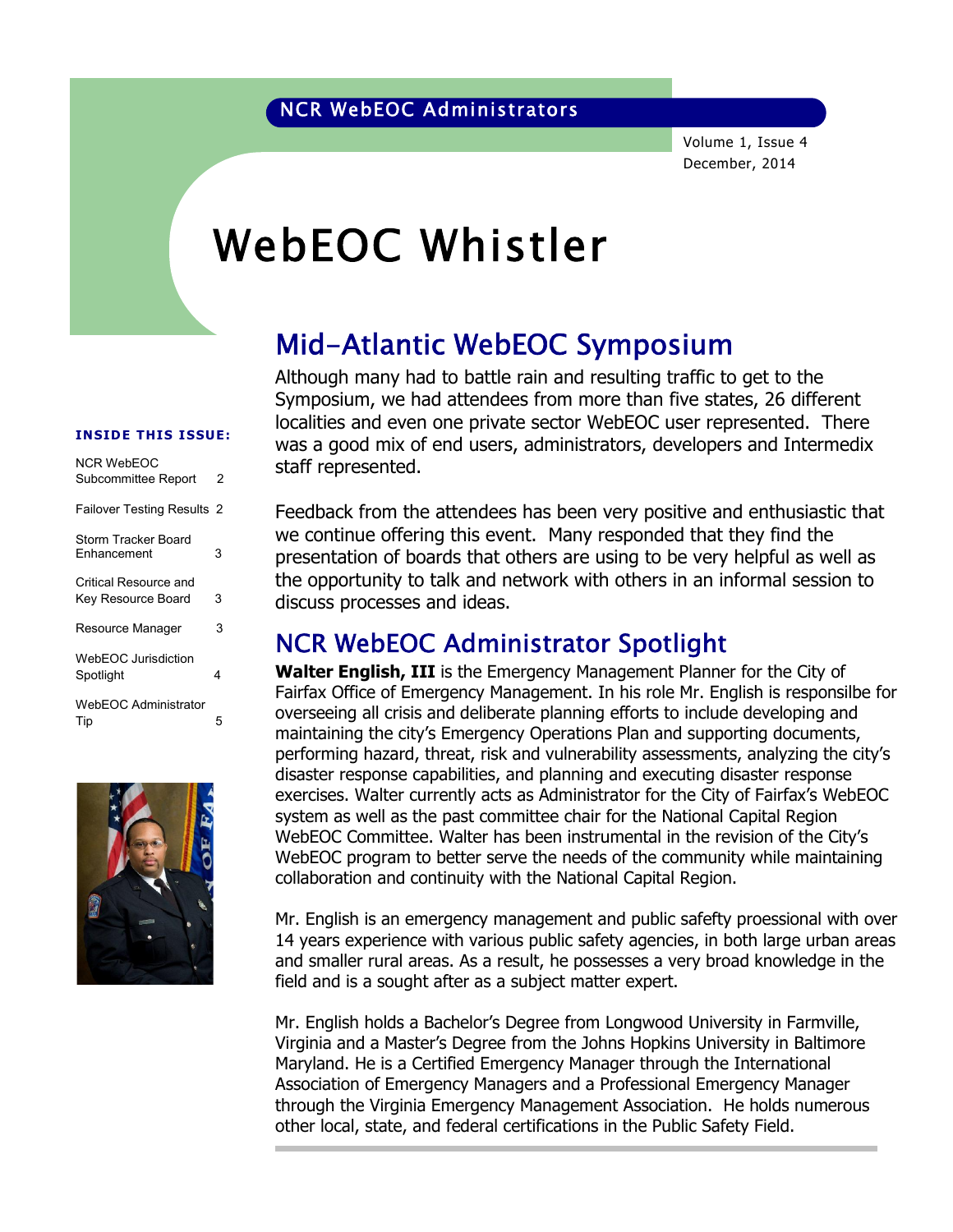#### Report from the NCR WebEOC Subcommittee

Last month a WebEOC Subcommittee meeting was held through the VTC system. At this meeting the committee discussed the recently held WebEOC symposium, reviewing the positives from the event and some areas for improvement for next year. The decision was made to hold a symposium next year and we discussed the need to start planning for that event very soon. A planning committee will be formed and begin work shortly after the New Year.

We also discussed the EULA agreements for each individual jurisdiction to sign with Intermedix as part of our new contract terms. These documents need to be signed and returned to Intermedix as soon as possible.

A reminder was also given regarding the DoubleTake licensing for each jurisdiction, if contacted by the vendor to renew you can disregard as we handle this as part of the NCR contract.

## Positive Results from Failover Testing

The region recently conducted Failover Testing of the WebEOC Servers for each jurisdiction. When implementing WebEOC throughout the NCR, redundant servers used to operate the WebEOC system were purchased to ensure the systems would be resilient and could operate in the event of hardware failures. This implementation consists of a primary WebEOC web server and WebEOC SQL server, as well as, secondary versions of the same two servers. Testing was completed using two different scenarios. The first scenario simulated the primary WebEOC SQL server failing resulting in the need to use the secondary WebEOC SQL server. The second test was to simulate both the primary web server and SQL server failing with a need to operate from both the secondary web and SQL servers.

Sixty percent of the jurisdictions participated in the testing and the results were positive. The first testing scenario identified a minor issue with communication ports not being open, requiring some adjustments to the configuration of several servers. Once the issue was identified and rectified the failover testing continued without issue. Identification of this issue during a test situation positions the system to transition to the appropriate secondary server(s) should an actual failover situation occur, limiting the interruption of WebEOC usage. The second scenario testing resulted in no issues or further actions.



#### Preparedness **Quote**

"Chance favors the prepared mind."

-- Louis Pasteur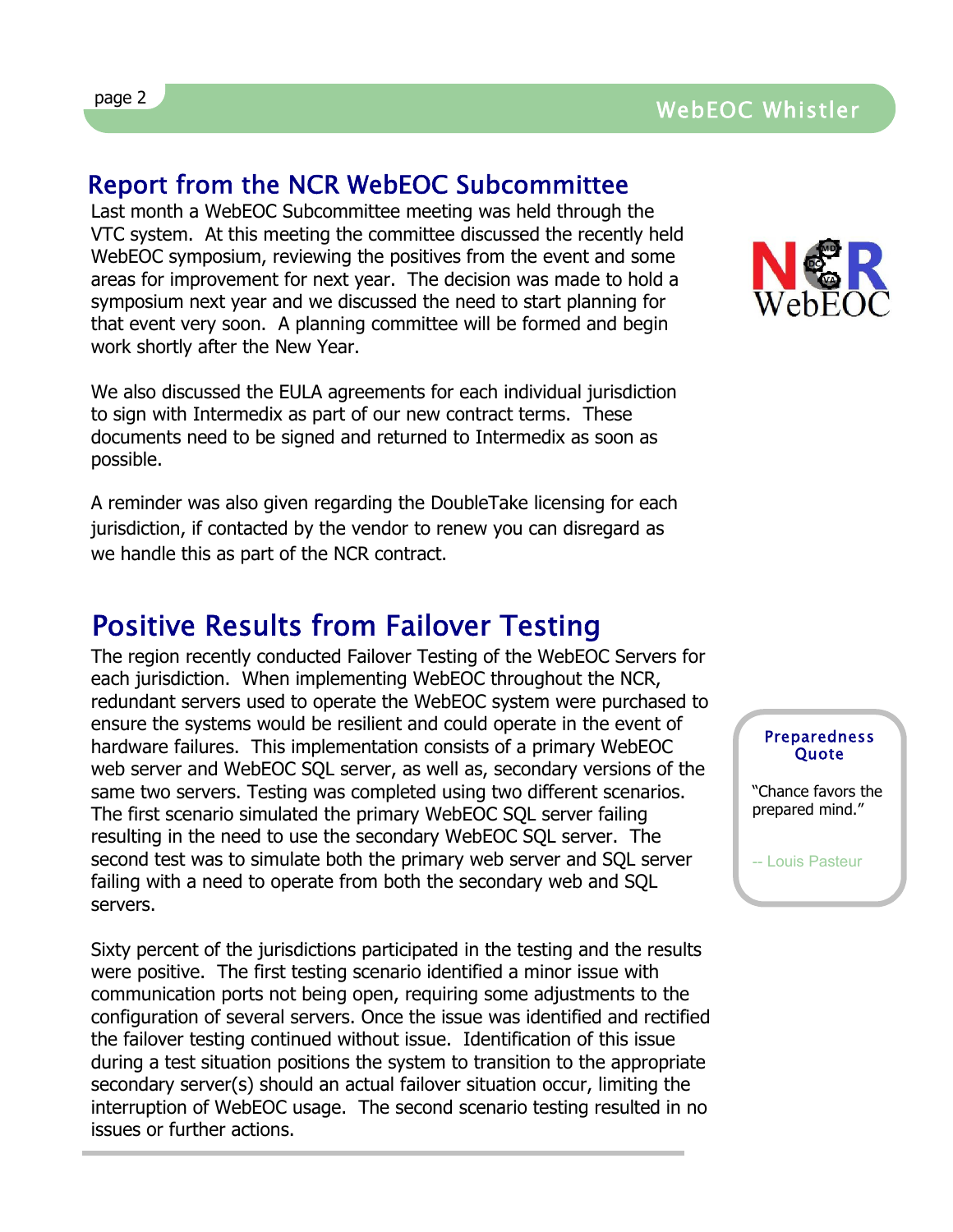### WebEOC Whistler Page 3 WebEOC Whistler page 3

#### Enhancement to the NCR Storm Tracker Board

The NCR WebEOC Support team added a five day weather forecast to the NCR Storm Tracker board. This is available within the header when viewing the NCR view (tab). If you have any issues viewing this new feature from a particular browser or would like to see it incorporated on the other "tabs", please email your feedback to support@ncrwebeoc.com.

| Fri, 11/21 | Sat, 11/22 | Sun, 11/23     | Mon. 11/24 | Tue, 11/25 |
|------------|------------|----------------|------------|------------|
|            |            | <b>ANGELIA</b> | <b>AGE</b> |            |
| 25°F/41°F  | 21°F/47°F  | 39°F/61°F      | 57°F/65°F  | 40°F/68°F  |

**Coming** Soon

#### Critical Infrastructure and Key Resource Board

The NCR WebEOC Support team is developing an all-encompassing facility board for Prince George's County. This board captures base facility information and has check boxes for the possible uses for the facility: Polling Location, Staging/POD Location, School, Shelter, and Healthcare. For each use selected, additional fields become available for completion specific to that facility use. This enables data to be entered once for facilities that have multiple uses as well as provide an area to view all facilities in one location. Multiple views will exist based on the different facility uses that enable specified users to modify their specific use information. For example, the facilities that are used as Polling locations, will have a partial edit view for election users to modify the Polling Status and associated notes field. A full edit view would be available to the identified users that may enter/change the Polling Place specific information: Precinct Name, Congressional District, Council District, etc. However, they would be unable to change the general facility profile information.

The board will also incorporate a Snow Status view for all the facilities to determine the snow district, the road access, walk way and parking statuses. Another major component to this board will be the ability to record Damage Assessments for each facility. Stay tuned.....

#### NCR Resource Manager Board

The NCR NIMS Working Group reviewed the first phase of the Resource Manager board being developed and provided feedback on field and features for the board. The team also reviewed the source file used for typing the resources and worked to correct and improve data presented for the resource capabilities. The group further discussed getting the capability data compiled for the MEMA resources in a similar format as the FEMA resources. Prince George's County volunteered staff to compile this data in the format used for the FEMA data so the data can be combined into the same working source document driving the typing functionality.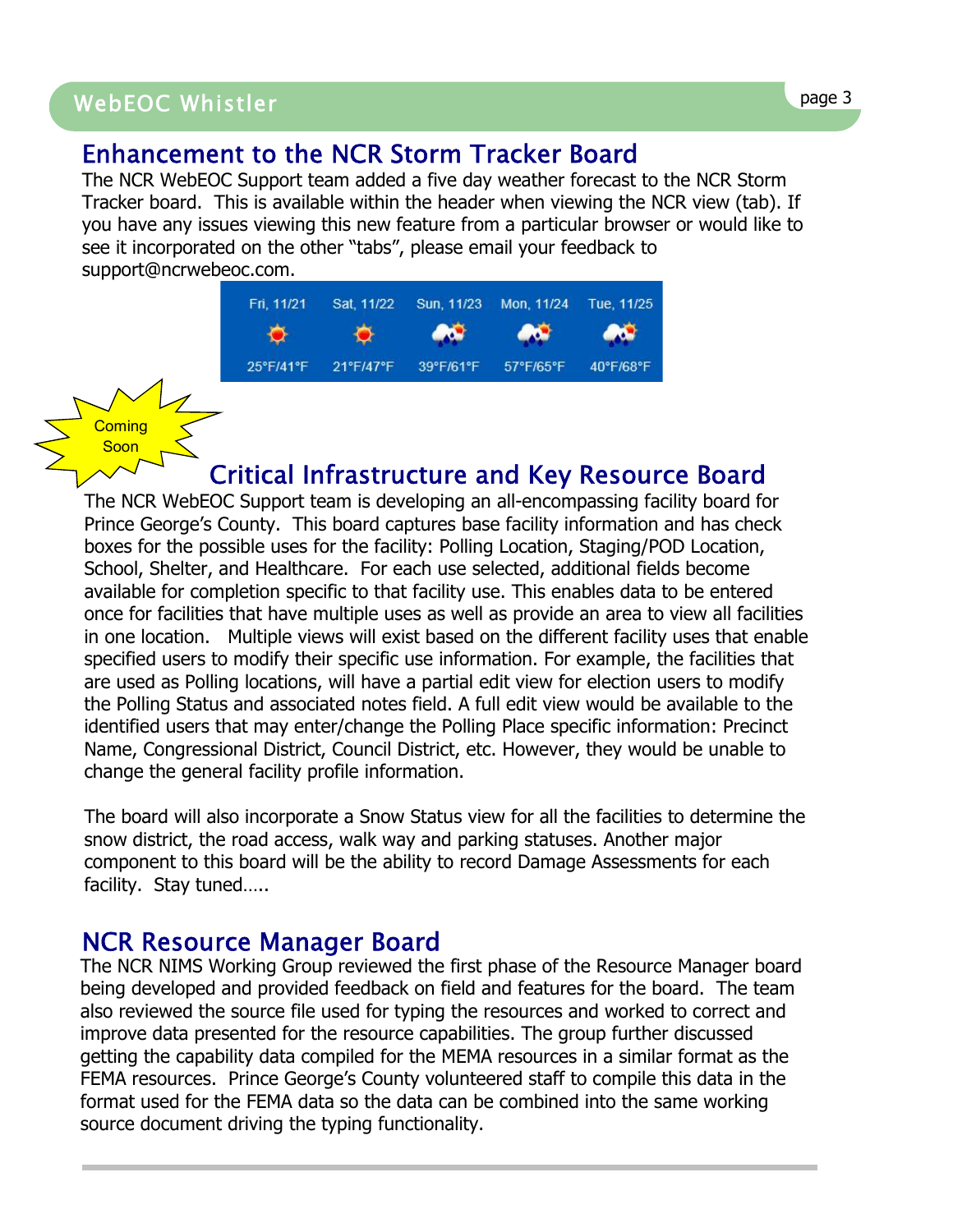## NCR WebEOC Jurisdiction Spotlight by Kathy Simmons

**Prince William County** has been an active user of WebEOC since the NCR contract was initially awarded. Our primary use is during EOC activations and to manage other significant events that may not require the EOC to be activated. Our system is administered by the Office of Emergency Management with local technical support provided by our Department of Information Technology.

Prince William County hosts systems for the City of Manassas and the City of Manassas Park on our servers which makes coordination and communication between the three jurisdictions critically important; and poses some unique challenges for the WebEOC Support Team.

We recently completed the transition to single-user sign-on and are focusing our efforts on completing the documentation of the registered users, groups and Board assignments; reviewing user training data and developing new training to support the new functionality. As part of this process, we have identified additional emergency management staff that will be trained as Administrators to provide additional depth in that position. As we move forward, one of my most challenging goals is to expand our use of WebEOC to include more planning capability and incorporate Boards to support daily activities. I will continue to learn from the rest of you and thank you in advance for your cool ideas that I plan to "borrow".

## Special WebEOC Administrator Notes

#### NCR Administrators board - Drills

Remember the NCR Administrators board provides an area to share and review WebEOC drills. If you havent' shared a drill that other regions may find useful, please add it to the board.

#### Continued Access to WebEOC Patches

To avoid delays when installing WebEOC patches, ask your IT POC to share the Intermedix portal logon credentials with you or ensure they have them available to other IT staff in the event of IT staff turnover. Otherwise, you will need to wait for Intermedix to issue new credentials to access the portal.

*If you have any content ideas or future information you would like to see included in this newsletter, please email support@ncrwebeoc.com*





## page 4 WebEOC Whistler